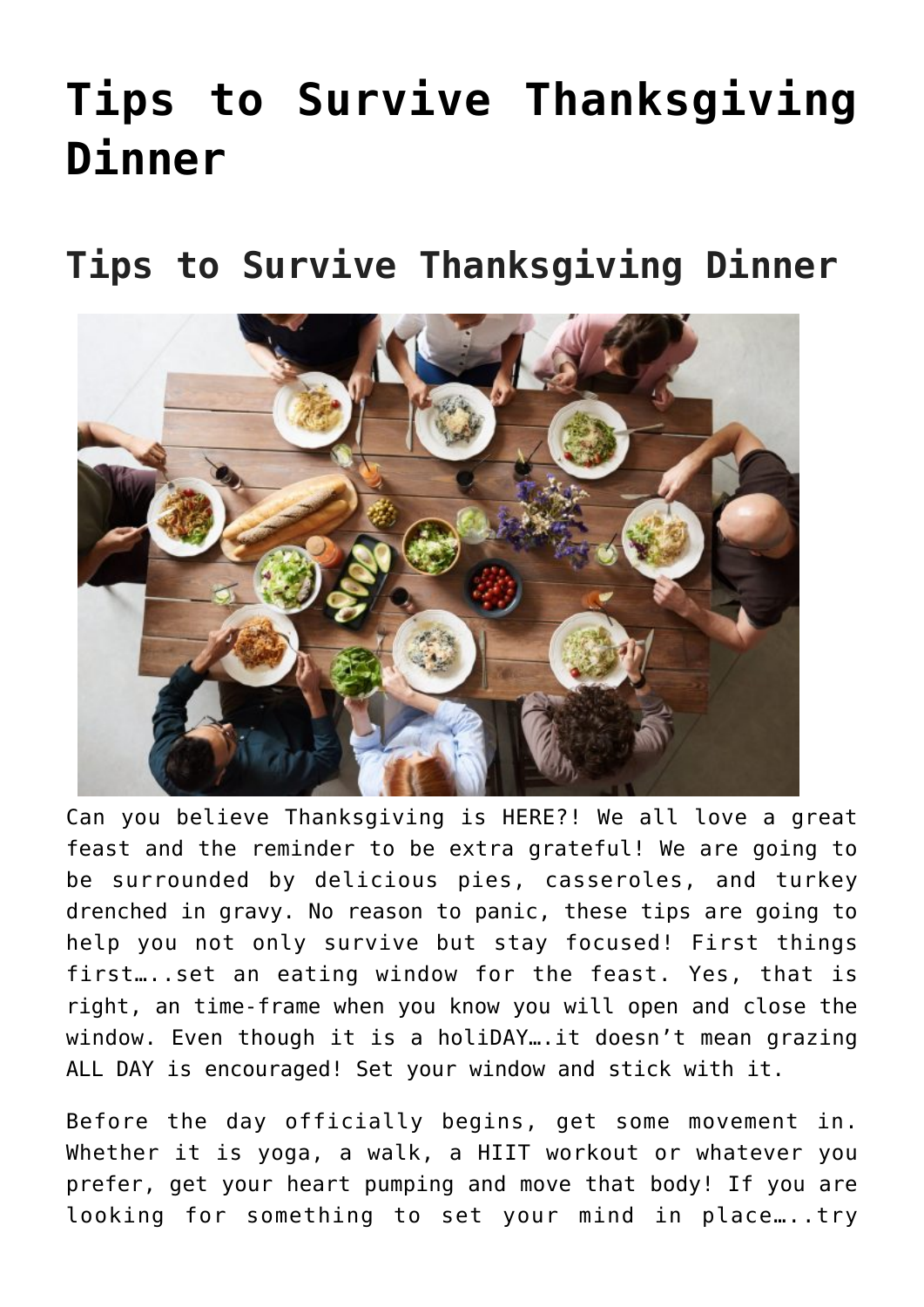this….when you wake up on Thanksgiving, find a quick meditation that will encourage starting your day with gratitude! Something simple like this will do: <https://www.youtube.com/watch?v=OCorElLKFQE>



For a fun, family event throughout the day, print this attachment and work on X-ing off the boxes! How many can you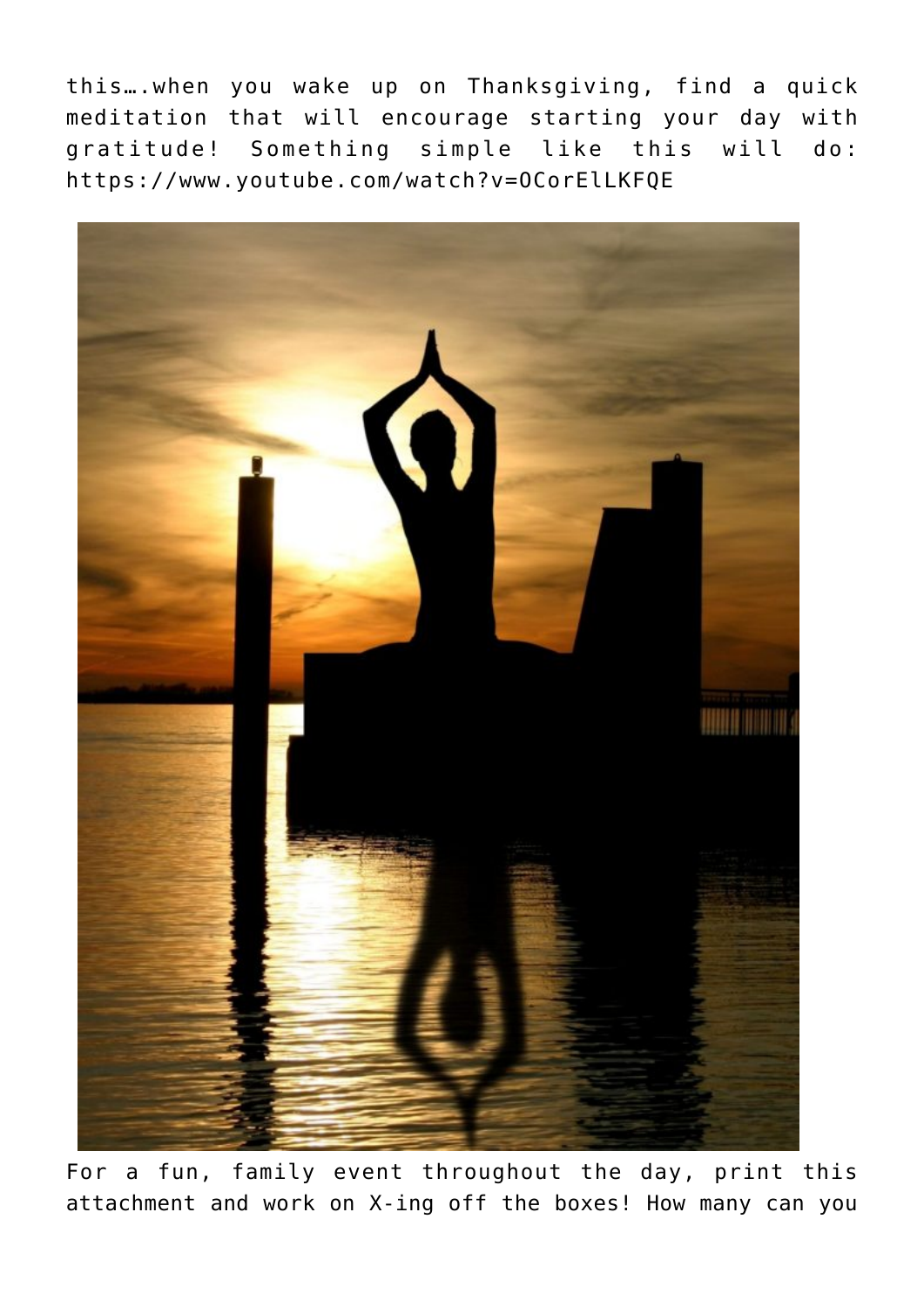pack into one day? This was a fun calendar we used in my accountability group and challenged ourselves to step outside of the usual box! The little have had fun!

|                                                                   |                                                |                                                              | <b>HEALTHY BODY + GRATEFUL HEART</b><br><b>FAMILY CHALLENGE</b> | november                                            |                                       |                                                                  |
|-------------------------------------------------------------------|------------------------------------------------|--------------------------------------------------------------|-----------------------------------------------------------------|-----------------------------------------------------|---------------------------------------|------------------------------------------------------------------|
| SUNDAY                                                            | <b>MONDAY</b>                                  | TUESDAY                                                      | <b>WEDNESDAY</b>                                                | THURSDAY                                            | <b>FRIDAY</b>                         | SATURDAY                                                         |
|                                                                   |                                                |                                                              |                                                                 |                                                     | Do a BOD workout<br>together          | Prepare snacks for<br>the upcoming week                          |
| 3<br>Make your own<br>obstacle course                             | 4<br>Make a homemade<br>gift for someone       | Taco Tuesday: <sup>5</sup><br>Moke healthy tacos<br>together | G<br>Read a book<br>together                                    | Help someone in<br>your family with<br>their chores | Watch a movie as<br>a family          | Have a healthy<br>living room picnic                             |
| 10<br>Stretch before bed                                          | Donate to a charity<br>or foodbank             | 12<br>Pack a healthy<br><b>Linch</b>                         | 13<br>Howe a poper<br>airplane race                             | 14<br>Thank someone in<br>your life.                | Go swimming<br>together               | Try a vegetable <sup>16</sup><br>you've never had<br>before.     |
| 17<br>Go for a family wak.                                        | B<br>Bake cookies for a<br>neighbour or friend | Have breakfast for<br>dinner                                 | 20<br>Draw portraits of<br>each other                           | 21<br>Do a random act<br>of kindness                | 22<br>Do something new<br>as a family | Moke a healthier <sup>3</sup><br>version of a treat<br>uou love. |
| Jumping Jack <sup>24</sup><br>Challenge - who<br>can do the most? | 25<br>Give flowers to<br>someone               | 26<br>Make a healthy<br>holiday treat                        | 27<br>Do a Thanksgiving<br>craft                                | 28<br>Share what you are<br>thankful for            | 29<br>Go to an indoor<br>play place.  | 30<br>Turn leftovers into<br>something new                       |

### **Eat a Healthy and filling Breakfast**

We all have heard breakfast is the most important meal of the day but it is especially true on Thanksgiving! Don't show up to the feast starving. That makes for disaster on the "staying-on-track" front! Eat a breakfast high in protein and fiber to set the tone for the day. When you think about carbs, choose carbs filled with fiber and even consider skipping the carbs to save for that delicious stuffing you've been dreaming about this week. Drink plenty of water and set a water goal when you wake up! Will it be 100 ounces of water? Whatever it is, drink up throughout the day! Make a pre-noon water goal so you know you've hydrated before all of the salty offerings appear!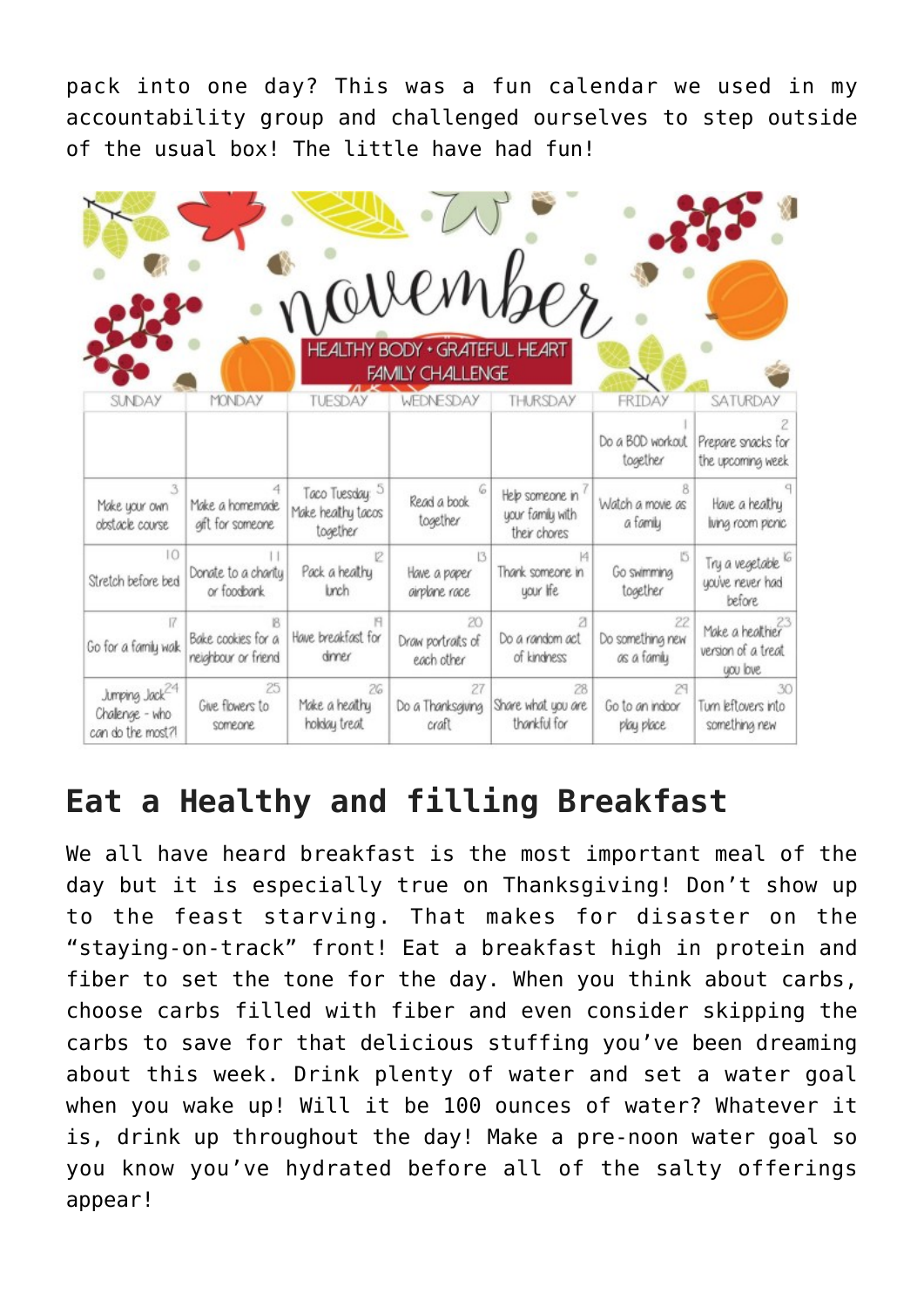For a delicious and clean breakfast, give this recipe a try! Prepare it the night before to wake up to a beautifully smelling house! If you'd like to avoid carbs all together at breakfast and lunch, stick to protein + plenty of veggies! Think 2 eggs over medium (or however you like them) with spinach and mushrooms on the side. Think a smoothie with protein, veggies, healthy fats and a touch of fruit too!

[https://alethiatruefit.com/recipes/slow-cooker-apple-cinnamon](https://alethiatruefit.com/recipes/slow-cooker-apple-cinnamon-oatmeal/)[oatmeal/](https://alethiatruefit.com/recipes/slow-cooker-apple-cinnamon-oatmeal/)



#### **Portions, Portions, Portions**

Don't let that fancy place setting fool you, those plates can be bigger than your normal meal plates! Use a smaller plate and fill it with salad so that you go easy on the dressing. Be sure to go to the veggies first and fill your plate with a hearty portion of salad and veggies and then go to the rest.

#### **Be Mindful and Set an Eating Window**

With each bite, truly think about it, enjoy it and consciously chew. Set an eating window. There is no need to graze ALL DAY LONG! Decide when your window will open and close and stick to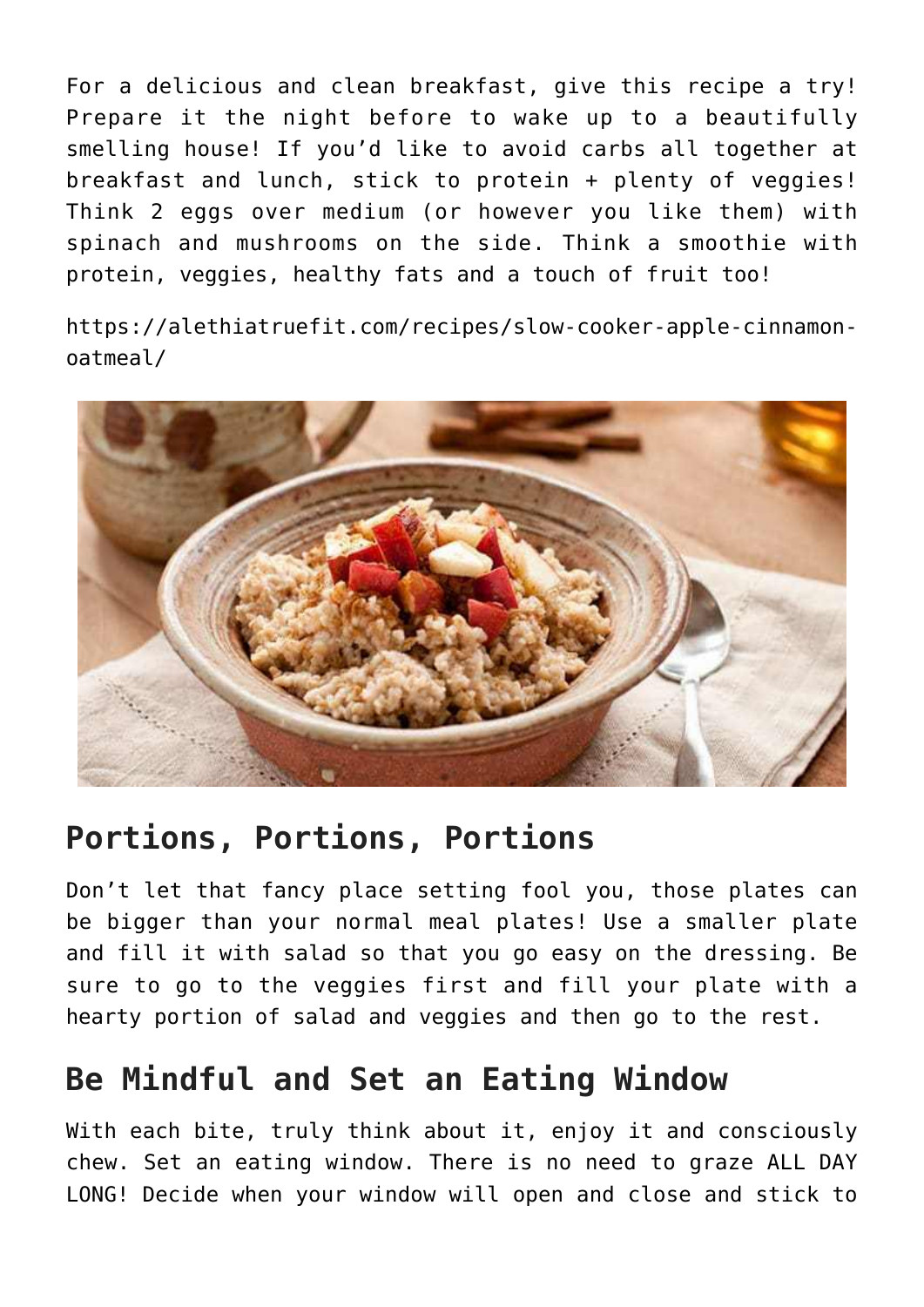it! Savor and enjoy what you are eating so that you avoid mindless eating. Slow down! Take your time and really savor what you are eating. Don't eat out of bags or bowls, put your food on a plate.

#### **Cook Healthier**

There are lots of healthier versions of your favorite dishes. There is no need to avoid or go without, just opt for the healthier version. One of my favorites is this pumpkin pie recipe:

[https://alethiatruefit.com/recipes/treats-sweets/pumpkin-pie-w](https://alethiatruefit.com/recipes/treats-sweets/pumpkin-pie-with-whole-wheat-crust/) [ith-whole-wheat-crust/](https://alethiatruefit.com/recipes/treats-sweets/pumpkin-pie-with-whole-wheat-crust/)



#### **Be Grateful**

Again, truly think about each bite and say a word of thanks for it too! Before you being, perhaps the 30 minutes before the meal, sip on water. Once you start, here are some reminders to help you savor every bite! Remember to put your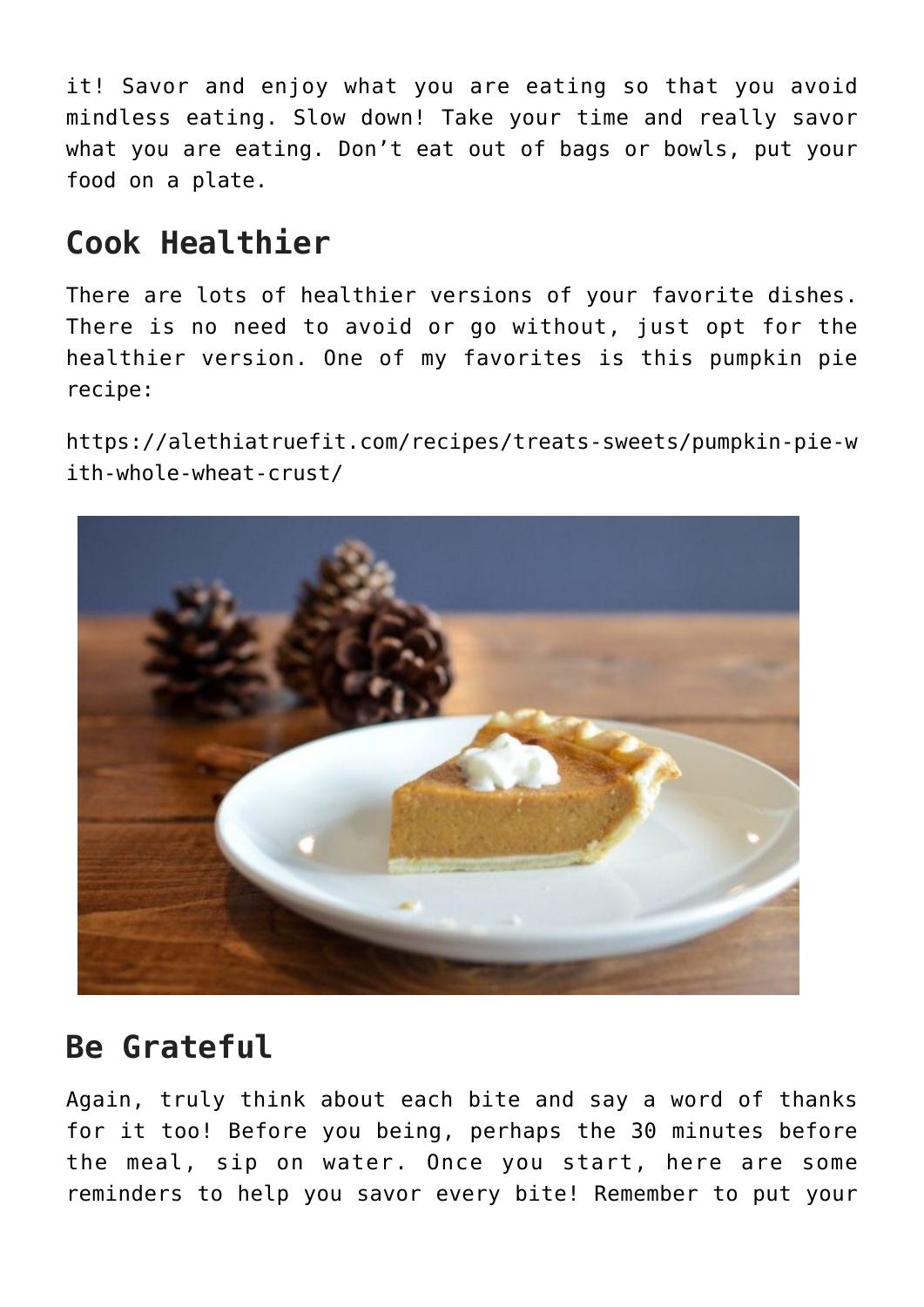fork down after each bite. Really truly look at the food and consciously observe what goes into your mouth. It is not a race! Before you go for seconds, ask yourself "do I really need this" and sip some water, then go for the veggies first. Then, reevaluate!

Now, let's think about the end result…Did you overeat? Don't beat yourself up about it if you did. Get up and take a walk. Play a game with family members. Do a fun family workout. Get up and get moving! Just make sure to take a moment to remember why you are all together celebrating! Reflect on what you're thankful for this year! As tasty as the dishes are, nothing compares to the people you share it with! If you think you may be in the position of wanting a clean, fresh start to your Monday after Thanksgiving, plan ahead for a clean food cleanse! I have my kit and if you'd like to join us, reach out today!

Let's talk about a fun activity for the little ones to do! They will get a kick out of using VEGGIES to paint a masterpiece!

## **Broccoli Stamped Fall Tree-Kid Craft**

So what are the kids going to do while you are busy in the kitchen? Here is a quick, easy, and fun craft for the whole family! Use a few spare broccoli pieces from your Thanksgiving dinner, dip in craft paint and decorate the tree printable below. For more details visit: <https://www.gluedtomycraftsblog.com/>